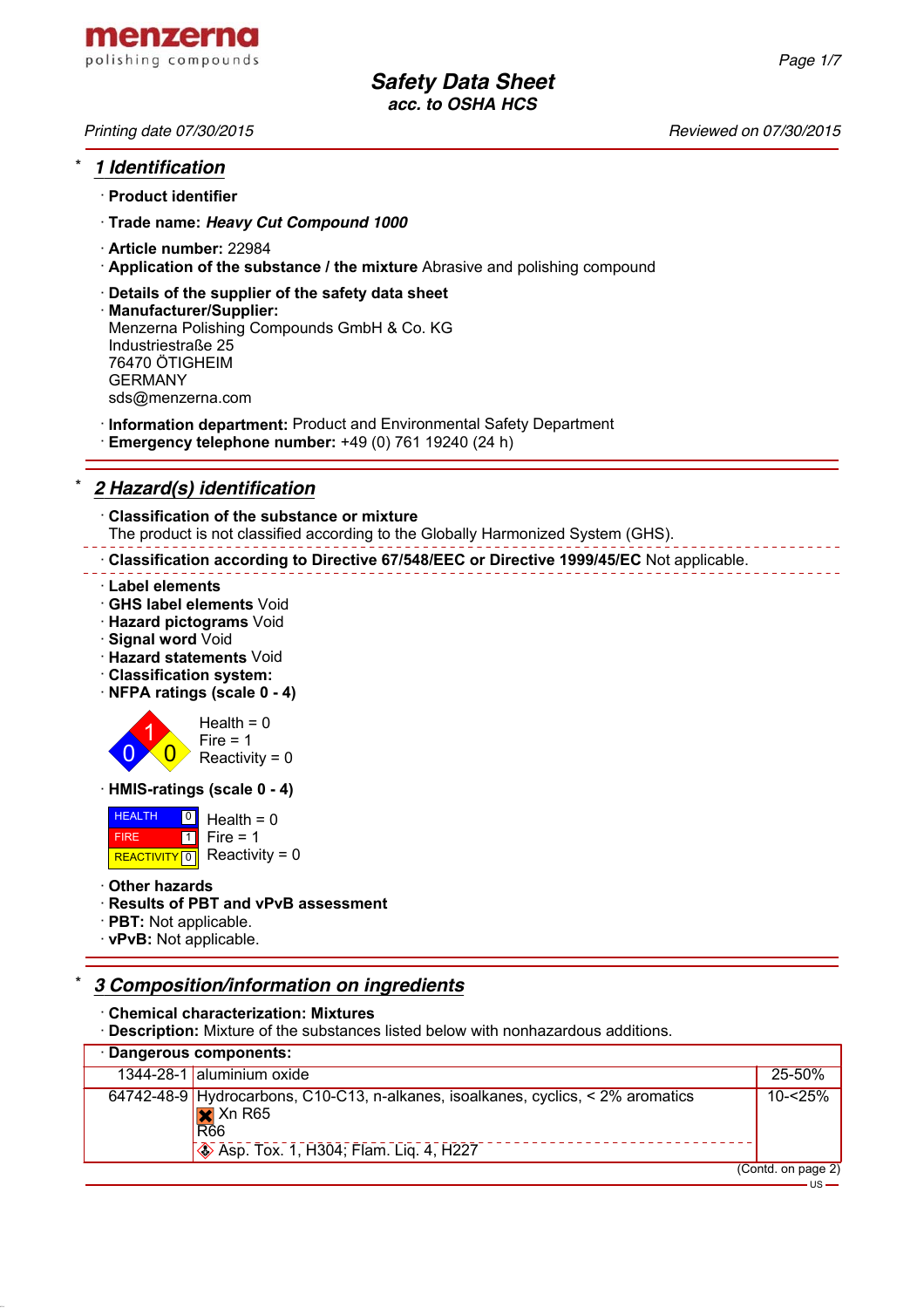menzerna polishing compounds

*Printing date 07/30/2015 Reviewed on 07/30/2015*

**Trade name:** *Heavy Cut Compound 1000*

|                    |                                                                      | (Contd. of page 1) |
|--------------------|----------------------------------------------------------------------|--------------------|
|                    | 64742-56-9 Distillates (petroleum), solvent-dewaxed light paraffinic | $2.5 - 10\%$       |
|                    | <b>Asp. Tox. 1, H304</b>                                             |                    |
|                    | 61791-28-4 alcohols, tallow, ethoxylated                             | $2.5 - 10%$        |
|                    | $\overline{\mathsf{x}}$ Xi R38; $\overline{\mathsf{x}}$ N R50        |                    |
|                    | $\overline{\textcircled{1}}$ Skin Irrit. 2, H315                     |                    |
|                    | 68439-49-6 Alcohols, C16-18, ethoxylated (>5-<15 EO)                 | $0.1 - 2.5\%$      |
|                    | $\mathsf{X}$ Xn R22; $\mathsf{X}$ Xi R36; $\mathsf{Y}$ N R50         |                    |
|                    | <b>Eye Irrit. 2A, H302; Eye Irrit. 2A, H319</b>                      |                    |
| $56-81-5$ glycerol |                                                                      | $0.1 - \le 2.5\%$  |
|                    |                                                                      |                    |

## \* *4 First-aid measures*

- · **Description of first aid measures**
- · **General information:** No special measures required.
- · **After inhalation:** Supply fresh air; consult doctor in case of complaints.
- · **After skin contact:**

Immediately wash with water and soap and rinse thoroughly.

If skin irritation continues, consult a doctor.

- · **After eye contact:**
- Rinse opened eye for several minutes under running water. If symptoms persist, consult a doctor.
- · **After swallowing:**

Rinse out mouth and then drink plenty of water.

If symptoms persist consult doctor.

- · **Information for doctor:**
- · **Most important symptoms and effects, both acute and delayed** No further relevant information available.
- · **Indication of any immediate medical attention and special treatment needed** Treat according to symptoms.

## *5 Fire-fighting measures*

- · **Extinguishing media**
- · **Suitable extinguishing agents:** Water spray, foam, dry powder or carbon dioxide.
- · **For safety reasons unsuitable extinguishing agents:** Water with full jet
- · **Special hazards arising from the substance or mixture** Nitrogen oxides (NOx)
- · **Advice for firefighters**
- · **Protective equipment:**

Wear self-contained respiratory protective device. Wear fully protective suit.

# \* *6 Accidental release measures*

· **Personal precautions, protective equipment and emergency procedures** Keep unnecessary personnel away. Ensure adequate ventilation. Use personal protection recommended in section 8.

· **Environmental precautions:** Do not allow to enter sewers/ surface or ground water.

· **Methods and material for containment and cleaning up:**

Absorb with liquid-binding material (sand, diatomite, acid binders, universal binders, sawdust).

- **Reference to other sections** See Section 7 for information on safe handling. See Section 8 for information on personal protection equipment.
- See Section 13 for disposal information.

 $US -$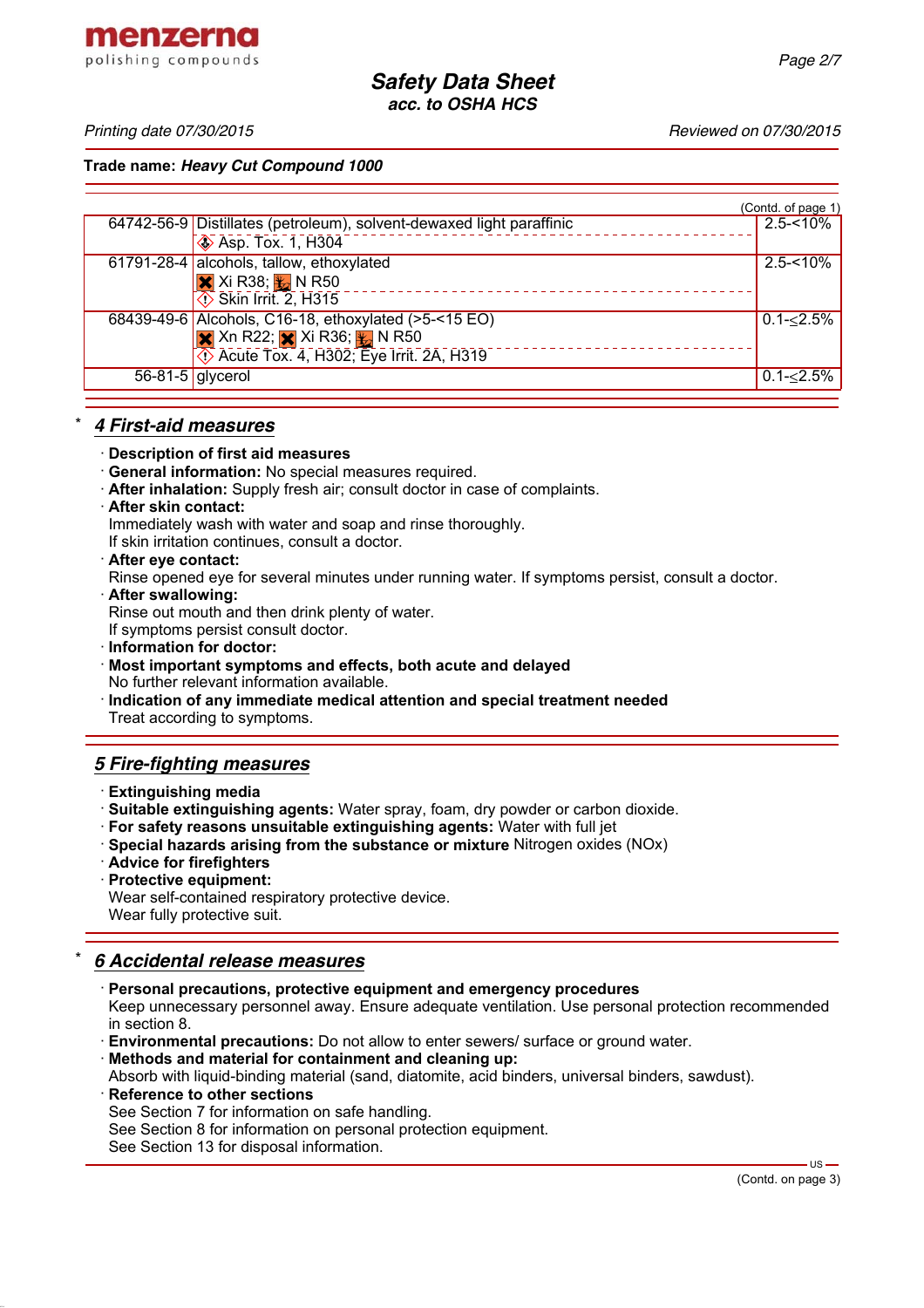menzerna polishing compounds

*Printing date 07/30/2015 Reviewed on 07/30/2015*

**Trade name:** *Heavy Cut Compound 1000*

(Contd. of page 2)

## *7 Handling and storage*

- · **Handling:**
- · **Precautions for safe handling** No special precautions are necessary if used correctly.
- · **Information about protection against explosions and fires:** No special measures required.
- · **Conditions for safe storage, including any incompatibilities**
- · **Storage:**
- · **Requirements to be met by storerooms and receptacles:**
- Store in a well-ventilated place. Storage temperature: between 15 °C and 25 °C.
- · **Information about storage in one common storage facility:** Not required.
- · **Further information about storage conditions:** None.
- · **Specific end use(s)** No further relevant information available.

## \* *8 Exposure controls/personal protection*

· **Additional information about design of technical systems:** No further data; see item 7.

### · **Control parameters**

| Components with limit values that require monitoring at the workplace: |                                                                                                              |  |  |  |
|------------------------------------------------------------------------|--------------------------------------------------------------------------------------------------------------|--|--|--|
|                                                                        | 1344-28-1 aluminium oxide                                                                                    |  |  |  |
| <b>PEL</b>                                                             | Long-term value: 15 <sup>*</sup> ; 15 <sup>**</sup> mg/m <sup>3</sup><br>*Total dust; ** Respirable fraction |  |  |  |
| <b>REL</b>                                                             | Long-term value: $10*5**$ mg/m <sup>3</sup><br>as Al*Total dust**Respirable/pyro powd./welding f.            |  |  |  |
| TLV.                                                                   | Long-term value: $1*$ mg/m <sup>3</sup><br>as AI; *as respirable fraction                                    |  |  |  |
| 64742-56-9 Distillates (petroleum), solvent-dewaxed light paraffinic   |                                                                                                              |  |  |  |
|                                                                        | TWA   Long-term value: 5 mg/m <sup>3</sup>                                                                   |  |  |  |
|                                                                        | 56-81-5 glycerol                                                                                             |  |  |  |
| <b>PEL</b>                                                             | Long-term value: 15* 5** mg/m <sup>3</sup><br>mist; *total dust **respirable fraction                        |  |  |  |
| TLV.                                                                   | <b>TLV</b> withdrawn-insufficient data human occup. exp.                                                     |  |  |  |

· **Additional information:** The lists that were valid during the creation were used as basis.

### · **Exposure controls**

- · **Personal protective equipment:**
- · **General protective and hygienic measures:**
- The usual precautionary measures for handling chemicals should be followed.
- · **Breathing equipment:** Not necessary if room is well-ventilated.
- · **Protection of hands:**

Protective gloves are recommended.

The glove material has to be impermeable and resistant to the product/ the substance/ the preparation. Due to missing tests no recommendation to the glove material can be given for the product/ the preparation/ the chemical mixture.

Selection of the glove material on consideration of the penetration times, rates of diffusion and the degradation

### · **Material of gloves**

The selection of the suitable gloves does not only depend on the material, but also on further marks of quality and varies from manufacturer to manufacturer. As the product is a preparation of several substances, the resistance of the glove material can not be calculated in advance and has therefore to be checked prior to the application.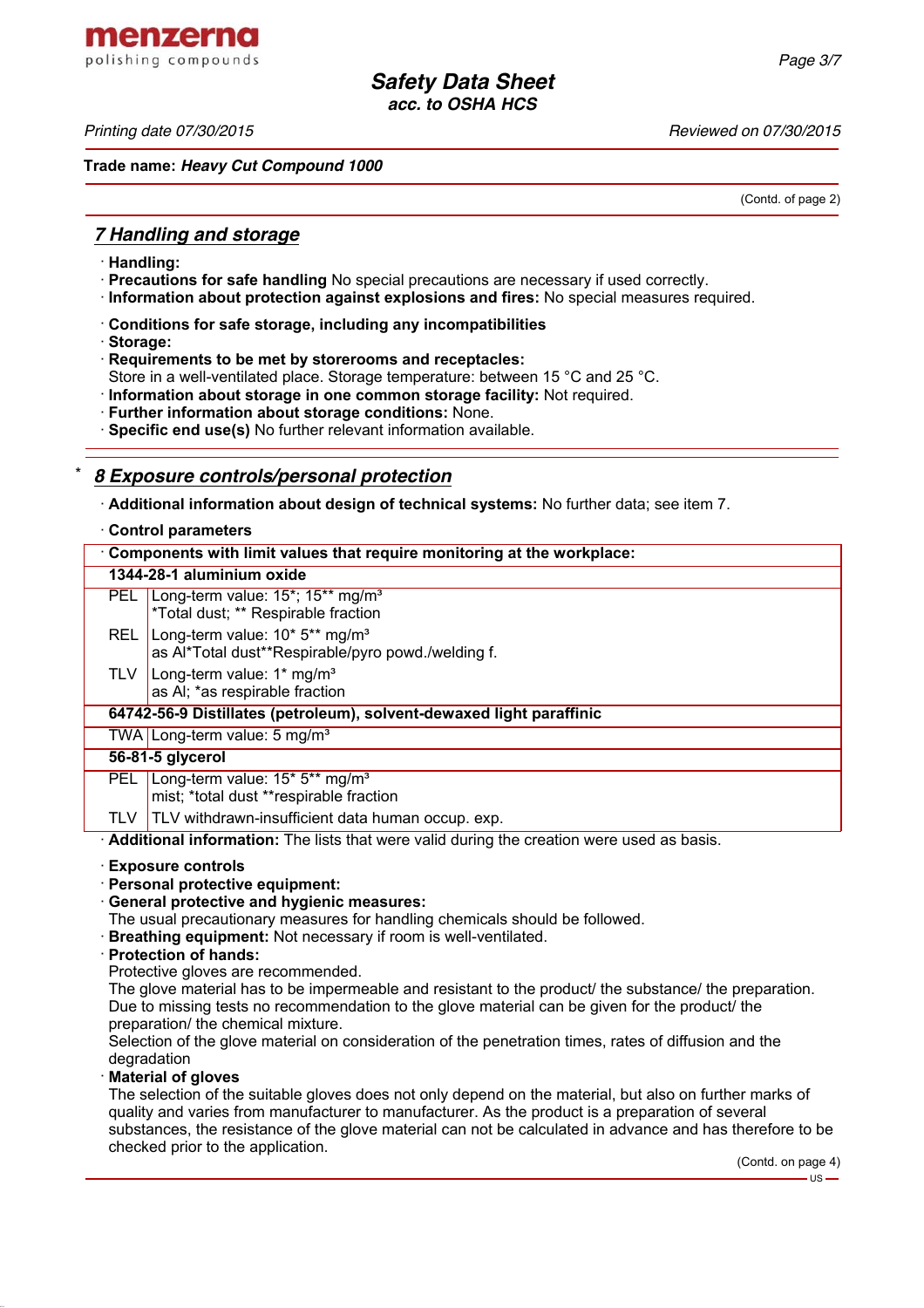(Contd. of page 3)

*Safety Data Sheet acc. to OSHA HCS*

*Printing date 07/30/2015 Reviewed on 07/30/2015*

**Trade name:** *Heavy Cut Compound 1000*

### · **Penetration time of glove material**

The exact break through time has to be found out by the manufacturer of the protective gloves and has to be observed.

· **Eye protection:** Safety glasses

· **Body protection:** Protective work clothing

### \* *9 Physical and chemical properties*

| Information on basic physical and chemical properties<br><b>General Information</b> |                                               |
|-------------------------------------------------------------------------------------|-----------------------------------------------|
| · Appearance:                                                                       |                                               |
| Form:                                                                               | Fluid                                         |
| Color:                                                                              | <b>White</b>                                  |
| · Odor:                                                                             | Characteristic                                |
| Odour threshold:                                                                    | Not determined.                               |
| $\cdot$ pH-value at 20 °C (68 °F):                                                  | > 7                                           |
| Change in condition                                                                 |                                               |
| <b>Melting point/Melting range:</b>                                                 | Undetermined.                                 |
| <b>Boiling point/Boiling range:</b>                                                 | > 100 °C (> 212 °F)                           |
| · Flash point:                                                                      | $> 100 °C$ ( $> 212 °F$ )                     |
| · Flammability (solid, gaseous):                                                    | Not applicable.                               |
| Decomposition temperature:                                                          | Not determined.                               |
| · Auto igniting:                                                                    | Product is not selfigniting.                  |
| Danger of explosion:                                                                | Product does not present an explosion hazard. |
| Density at 20 °C (68 °F):                                                           | 1.45 g/cm <sup>3</sup> (12.1 lbs/gal)         |
| · Relative density                                                                  | Not determined.                               |
| · Vapour density                                                                    | Not determined.                               |
| <b>Evaporation rate</b>                                                             | Not determined.                               |
| · Solubility in / Miscibility with                                                  |                                               |
| Water:                                                                              | Partly miscible.                              |
| · Partition coefficient (n-octanol/water): Not determined.                          |                                               |
| · Viscosity:                                                                        |                                               |
| Dynamic:                                                                            | Not determined.                               |
| Kinematic at 40 °C (104 °F):                                                        | $> 20.5$ mm <sup>2</sup> /s                   |
| · Solvent content:                                                                  |                                               |
| <b>VOC content:</b>                                                                 | 12.3 %                                        |
|                                                                                     | 266.7 g/l / 2.23 lb/gl                        |
| <b>Other information</b>                                                            | No further relevant information available.    |

## \* *10 Stability and reactivity*

- · **Reactivity** None under normal conditions.
- · **Chemical stability**
- · **Thermal decomposition / conditions to be avoided:**

No decomposition if used according to specifications.

- · **Possibility of hazardous reactions** No dangerous reactions known.
- · **Conditions to avoid** No further relevant information available.
- · **Incompatible materials:** No further relevant information available.

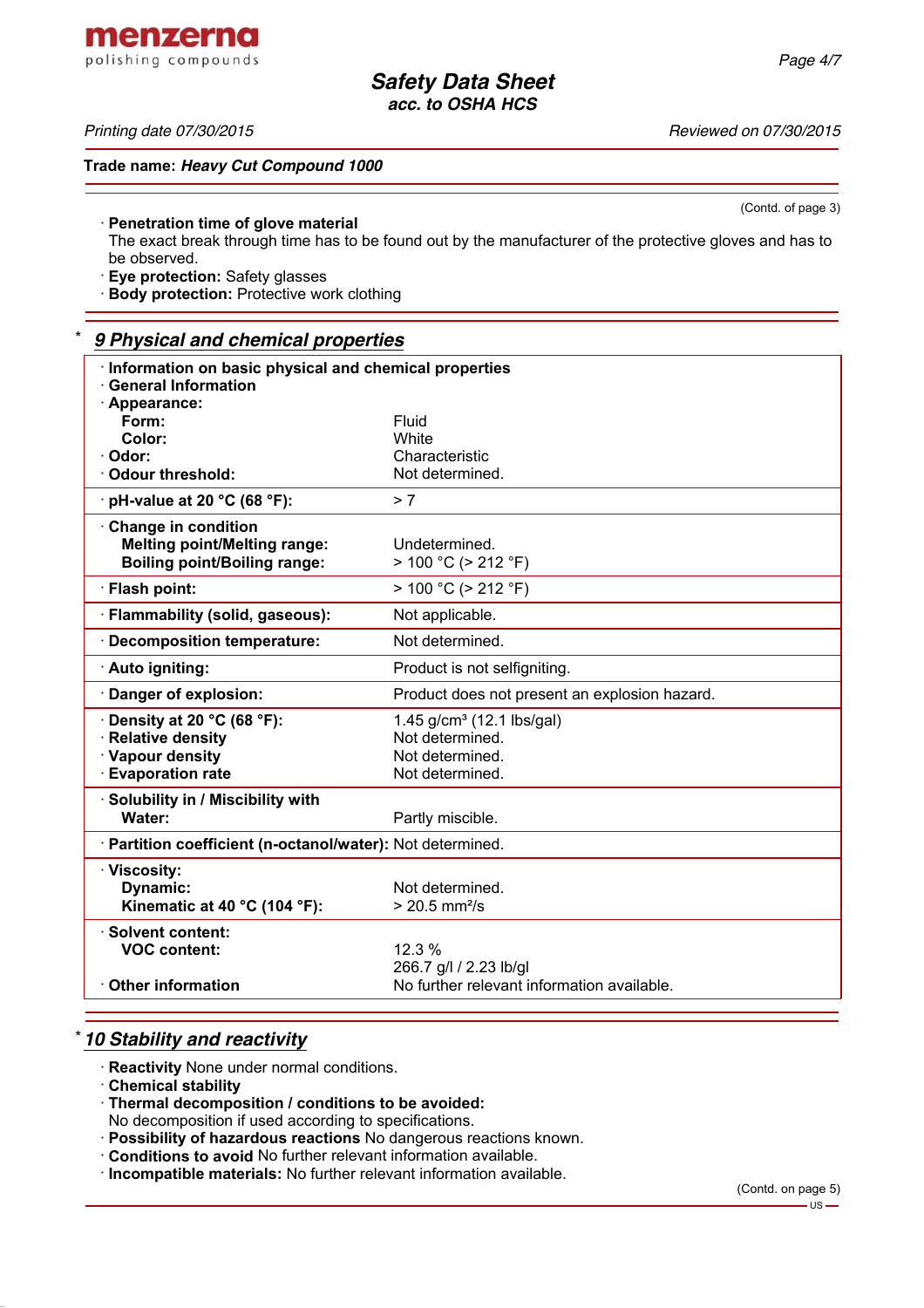### *Printing date 07/30/2015 Reviewed on 07/30/2015*

**Trade name:** *Heavy Cut Compound 1000*

(Contd. of page 4)

· **Hazardous decomposition products:** No dangerous decomposition products known.

## \* *11 Toxicological information*

· **Information on toxicological effects**

· **Acute toxicity:**

· **LD/LC50 values that are relevant for classification:**

**64742-48-9 Hydrocarbons, C10-C13, n-alkanes, isoalkanes, cyclics, < 2% aromatics**

Oral LD50 >5000 mg/kg (rat)

Dermal LD50 >3000 mg/kg (rab)

### · **Primary irritant effect:**

· **on the skin:** No irritant effect.

- · **on the eye:** No irritating effect.
- · **Sensitization:** No sensitizing effects known.
- · **Additional toxicological information:**

· **OSHA-Ca (Occupational Safety & Health Administration)**

None of the ingredients is listed.

## \* *12 Ecological information*

- · **Toxicity**
- · **Aquatic toxicity:** No further relevant information available.
- · **Persistence and degradability** No further relevant information available.
- · **Behavior in environmental systems:**
- · **Bioaccumulative potential** No further relevant information available.
- · **Mobility in soil** No further relevant information available.
- · **Additional ecological information:**
- · **General notes:**

Do not allow undiluted product or large quantities of it to reach ground water, water course or sewage system.

- · **Results of PBT and vPvB assessment**
- · **PBT:** Not applicable.
- · **vPvB:** Not applicable.

· **Other adverse effects** No further relevant information available.

## \* *13 Disposal considerations*

## · **Waste treatment methods**

· **Recommendation:**

Must not be disposed of together with household garbage. Do not allow product to reach sewage system. Must be specially treated adhering to official regulations.

· **Waste disposal key:**

Waste codes should be determined in consultation with the customer, supplier and disposal.

· **Uncleaned packagings:**

· **Recommendation:** Disposal must be made according to official regulations.

## *14 Transport information*

· **UN-Number**

· **DOT, ADR, ADN, IMDG, IATA** Void

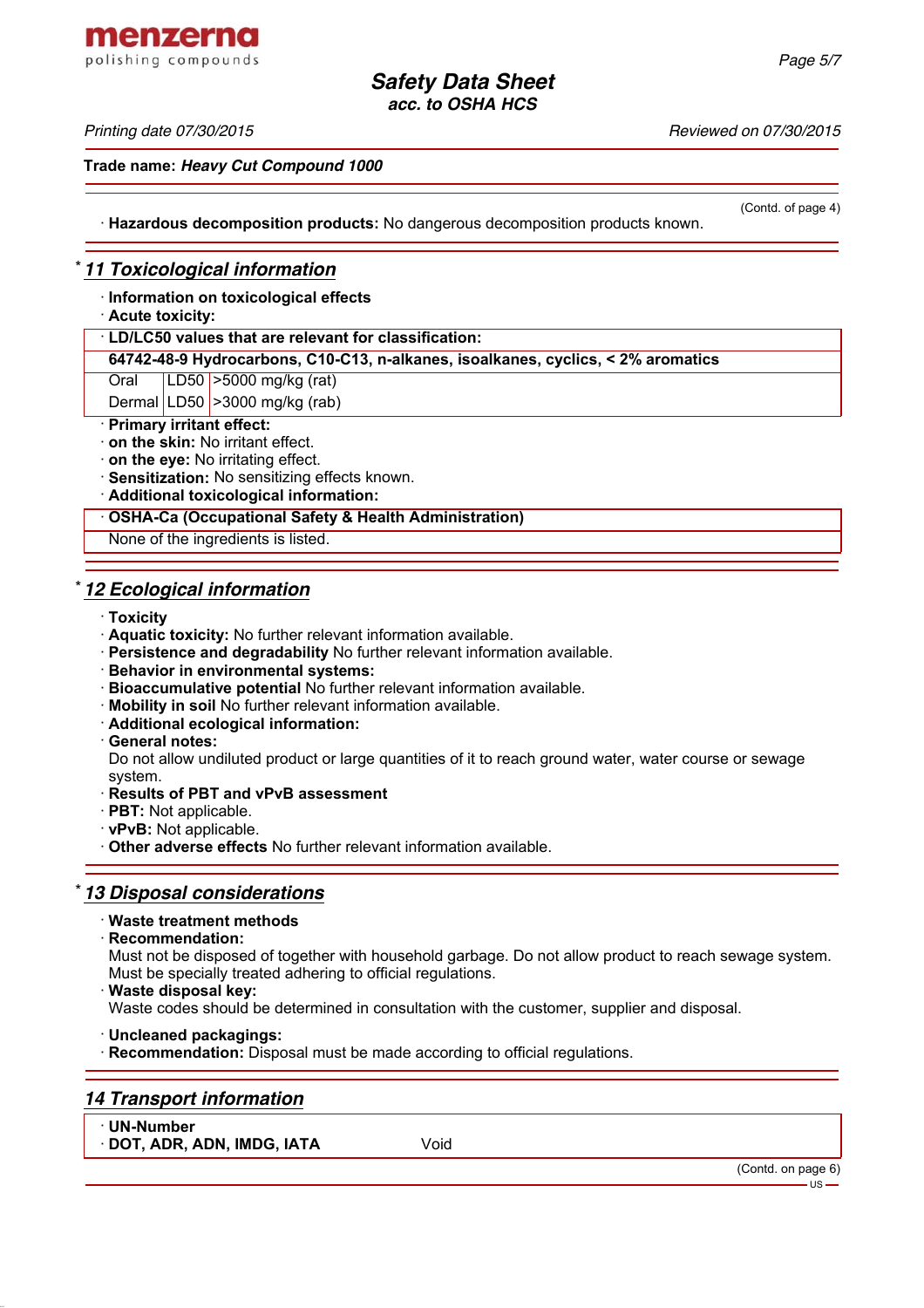menzerna polishing compounds

*Printing date 07/30/2015 Reviewed on 07/30/2015*

**Trade name:** *Heavy Cut Compound 1000*

|                                                                                   |                 | (Contd. of page 5) |
|-----------------------------------------------------------------------------------|-----------------|--------------------|
| · UN proper shipping name<br>DOT, ADR, ADN, IMDG, IATA                            | Void            |                    |
| · Transport hazard class(es)                                                      |                 |                    |
| · DOT, ADR, ADN, IMDG, IATA<br>· Class                                            | Void            |                    |
| · Packing group<br>· DOT, ADR, IMDG, IATA                                         | Void            |                    |
| · Environmental hazards:<br>· Marine pollutant:                                   | No.             |                    |
| · Special precautions for user                                                    | Not applicable. |                    |
| Transport in bulk according to Annex II of<br><b>MARPOL73/78 and the IBC Code</b> | Not applicable. |                    |
| · UN "Model Regulation":                                                          | ۰               |                    |
|                                                                                   |                 |                    |

# \* *15 Regulatory information*

| Safety, health and environmental regulations/legislation specific for the substance or mixture<br>Requlation 1907/2006/EC, REACH concerning the Registration, Evaluation, Authorisation and Restriction |
|---------------------------------------------------------------------------------------------------------------------------------------------------------------------------------------------------------|
| of Chemicals.                                                                                                                                                                                           |
| Regulation 453/2010/EU, REACH as amended.<br>Regulation 1272/2008/EC, on Classification, Labelling and Packaging of substances and mixtures.                                                            |
| · Sara                                                                                                                                                                                                  |
| · Section 355 (extremely hazardous substances):                                                                                                                                                         |
| None of the ingredients is listed.                                                                                                                                                                      |
| · Section 313 (Specific toxic chemical listings):                                                                                                                                                       |
| 1344-28-1 aluminium oxide                                                                                                                                                                               |
| · TSCA (Toxic Substances Control Act):                                                                                                                                                                  |
| All ingredients are listed.                                                                                                                                                                             |
| · Proposition 65                                                                                                                                                                                        |
| Chemicals known to cause cancer:                                                                                                                                                                        |
| None of the ingredients is listed.                                                                                                                                                                      |
| Chemicals known to cause reproductive toxicity for females:                                                                                                                                             |
| None of the ingredients is listed.                                                                                                                                                                      |
| Chemicals known to cause reproductive toxicity for males:                                                                                                                                               |
| None of the ingredients is listed.                                                                                                                                                                      |
| Chemicals known to cause developmental toxicity:                                                                                                                                                        |
| None of the ingredients is listed.                                                                                                                                                                      |
| · Carcinogenic categories                                                                                                                                                                               |
| <b>EPA (Environmental Protection Agency)</b>                                                                                                                                                            |
| None of the ingredients is listed.                                                                                                                                                                      |
| TLV (Threshold Limit Value established by ACGIH)                                                                                                                                                        |
| 1344-28-1 aluminium oxide<br>A4                                                                                                                                                                         |
| NIOSH-Ca (National Institute for Occupational Safety and Health)                                                                                                                                        |
| None of the ingredients is listed.                                                                                                                                                                      |

(Contd. on page 7)

 $-$  US  $-$